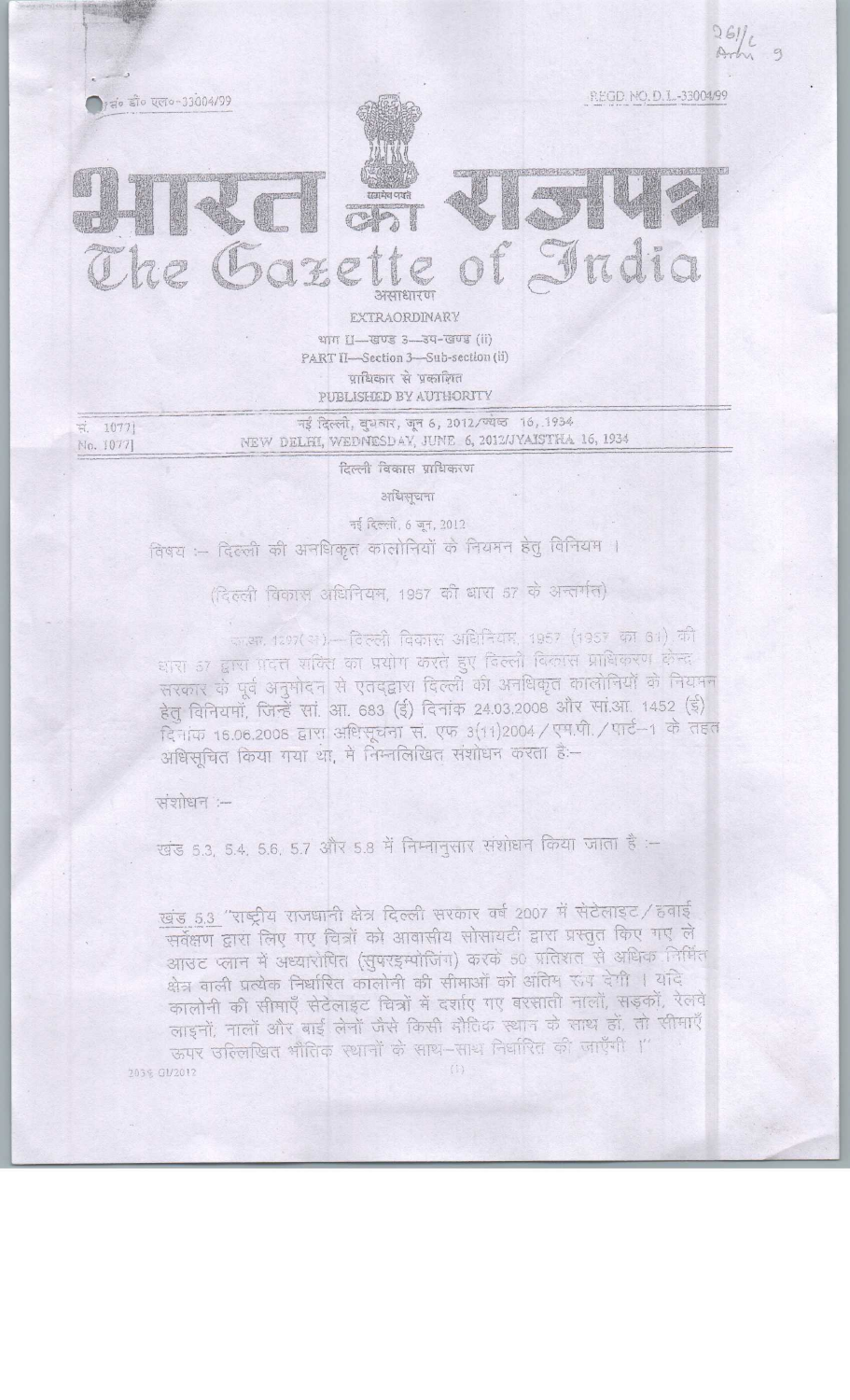## THE GAZETTE OF INDIA : EXTRAORDINARY

[PART II-SEC. 3(ii)]

खंड 5:4:- "ले आंडट पलान पर सीमाएं (बाउन्डरीज) निर्धारित करने के बाद, जैसा कि पैस 5.3 में दिया गया है, साराक्षे. दिल्ली सरकार लेआउट प्लानों को स्थानीय निकाय को भेजेगी । साथ ही साथ, रा.रा.बे., दिल्ली सरकार सार्वजनिक भूमि पर बनी हुईँ उन कॉलोनियों के संबंध में भू-स्वामी एजेंसी की ओर से भूमि की लागत वसूलने के बाद, निर्धारित की गई सीमाओं (बाउन्उरीज़) के अनुसार कॉलोनी को नियमित करने के आदेश जारी करेगी । भूमि की लागत भू-स्वामी एजेंसी के खाते में जमा की जाएगी । इसके बाद, दिवि.प्रा. भूमि उपयोग में परिवर्तन करेगा और संबंधित स्थानीय निकाय लेआउट प्लान को अनुमोदित करेगा । रेज़िडेंट्स

सोसाइटीज /व्यक्ति से यथा निर्धारित विकास प्रमारों का संग्रहण संबंधित स्थानीय निकाय द्वारा किया जाएगा ।"

खंड 5.6 :- "हटा दिया गया "

खड 5.7 :- "हटा दिया गया "

खंड 5.8 :- "हटा दिया गया"

[फ़ा. सं. एफ-3(11)2004/एम पी/पार्ट-1/वॉल्यूम-1II] असमा मंजर, आयुक्त एवं सचिव

DELHI DEVELOPMENT AUTHORITY NOTIFICATION New Delhi, the 6th June, 2012

Subject: Regulations for regularization of unauthorized colonies in Delhi

## (Under Section 57 of DD Act, 1957)

s.o. 1297(E). In exercise of power conferred by section 57 of Delhi Development Act, 1957 (61 of 1957) the Delhi Development Authority with the prior approval of Central Government hereby makes following amendments in regulations for regularization of unauthorized colonies in Delhi which were notified vide Notification No. F. 3(11)2004/ MP/ Part I vide No. S.O. 683(E) dated 24/03/2008 and No. S.O. 1452(E) dated 16/06/2008.

## Amendments:-

Clauses 5.3, 5.4, 5.6, 5.7 and 5.8 are amended as follows:-

Clause 5.3: "GNCTD will finalize the boundaries of each identified colony having more than 50% built up area, by superimposing the satellite/ aerial survey images as obtained in 2007 on the layout plan submitted by the resident

 $260/6$